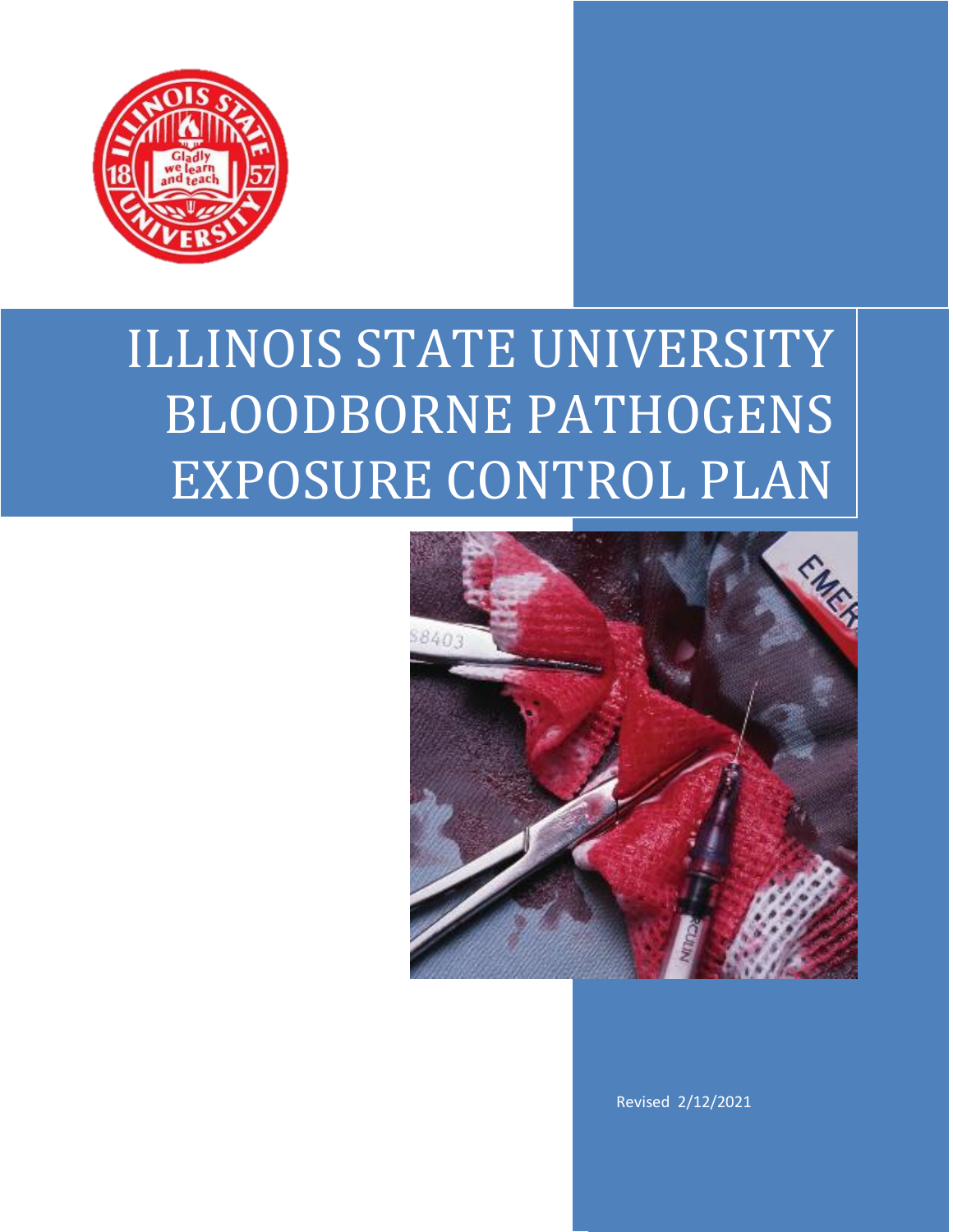## **Table of Contents**

| 1. |    |  |
|----|----|--|
| 2. |    |  |
|    | a. |  |
|    | b. |  |
|    | c. |  |
|    | d. |  |
| 3. |    |  |
| 4. |    |  |
| 5. |    |  |
|    | a. |  |
|    | b. |  |
|    | c. |  |
|    | d. |  |
|    | e. |  |
|    | f. |  |
| 6. |    |  |
|    | a. |  |
| 7. |    |  |
| 8. |    |  |
| 9. |    |  |
|    |    |  |
|    |    |  |
|    |    |  |
|    |    |  |
|    |    |  |
|    |    |  |
|    |    |  |
|    |    |  |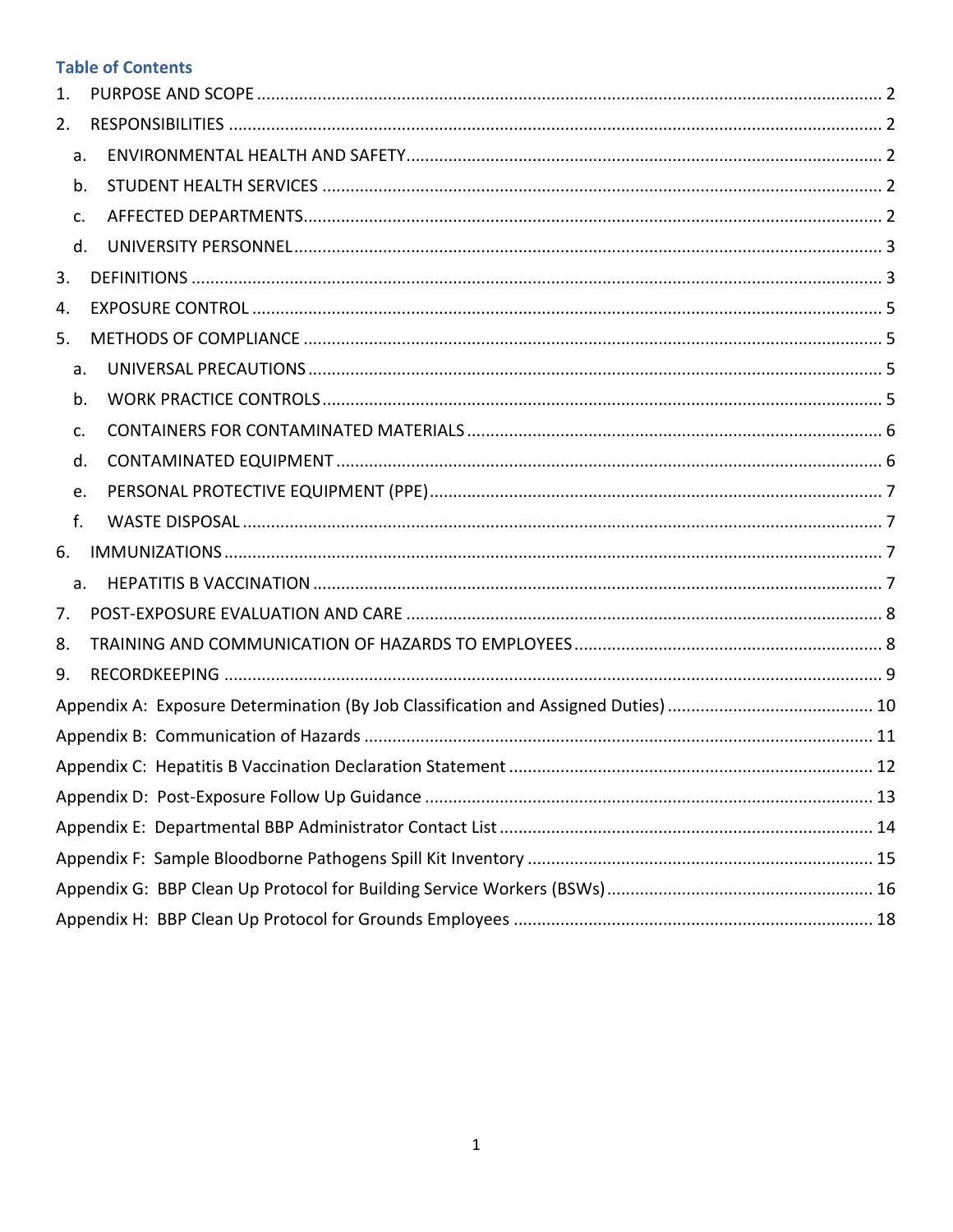## <span id="page-2-0"></span>**1. PURPOSE AND SCOPE**

The Bloodborne Pathogens / Infectious Waste Exposure Control Plan is designed to protect employees from the harmful effects of Bloodborne Pathogens and infectious waste. The Plan provides guidance, describes specific procedural requirements and delineates work practices designed to ensure that every reasonable effort is made to avoid exposure from any potential source. It also provides protocols to be followed in the event that an exposure to Bloodborne Pathogens or infectious waste is experienced by any University employee.

This Plan applies to all occupational exposures where employees and students employed by Illinois State University, who by job classification or responsibilities, can reasonably be expected to come in contact with blood or other potentially infectious materials.

Student Health Services (SHS) maintains a Departmental Bloodborne Pathogens / Infectious Waste Exposure Control Plan which applies to SHS staff. The SHS plan is specific to health care operations and therefore contains administrative requirements beyond the scope of this Plan.

Mennonite College of Nursing (MCN) maintains a Departmental Bloodborne Pathogens / Infectious Waste Exposure Control Plan which applies to MCN staff and students. The MCN plan is specific to their instructional operations, therefore contains administrative requirements beyond the scope of this Plan.

## <span id="page-2-2"></span><span id="page-2-1"></span>**2. RESPONSIBILITIES**

## **a. ENVIRONMENTAL HEALTH AND SAFETY**

- Fund cost of Post Exposure Evaluations for employee work-related exposures;
- Procure contract for infectious waste disposal with outside contractors;
- Facilitate contracts for immunizations through University Student Health Services (SHS) or external health providers, if needed;
- Annually review this Plan to maintain compliance with regulatory requirements and act as liaison between the University and Federal, State, and Local authorities concerning compliance with the Bloodborne Pathogens standard, and;
- Provide guidance and assistance to University departments relative to complying with requirements contained in this Plan.

#### <span id="page-2-3"></span>**b. STUDENT HEALTH SERVICES**

- Oversee campus immunization program and maintain records of immunizations;
- Upon request, send copies of Hepatitis B vaccinations to departmental administrators, and;
- Exposure incidents are referred to OSF Occupational Health Center.

#### <span id="page-2-4"></span>**c. AFFECTED DEPARTMENTS**

- Ensure employees affected by the standard are trained and offered the Hepatitis B vaccine within 10 days of initial assignment, and;
- Maintain employee immunization schedules, copies of Hepatitis B Vaccination Declaration Statements, and annual training records.
- Maintain Bloodborne Spill Kit to include inspection and replacement of contents and supplies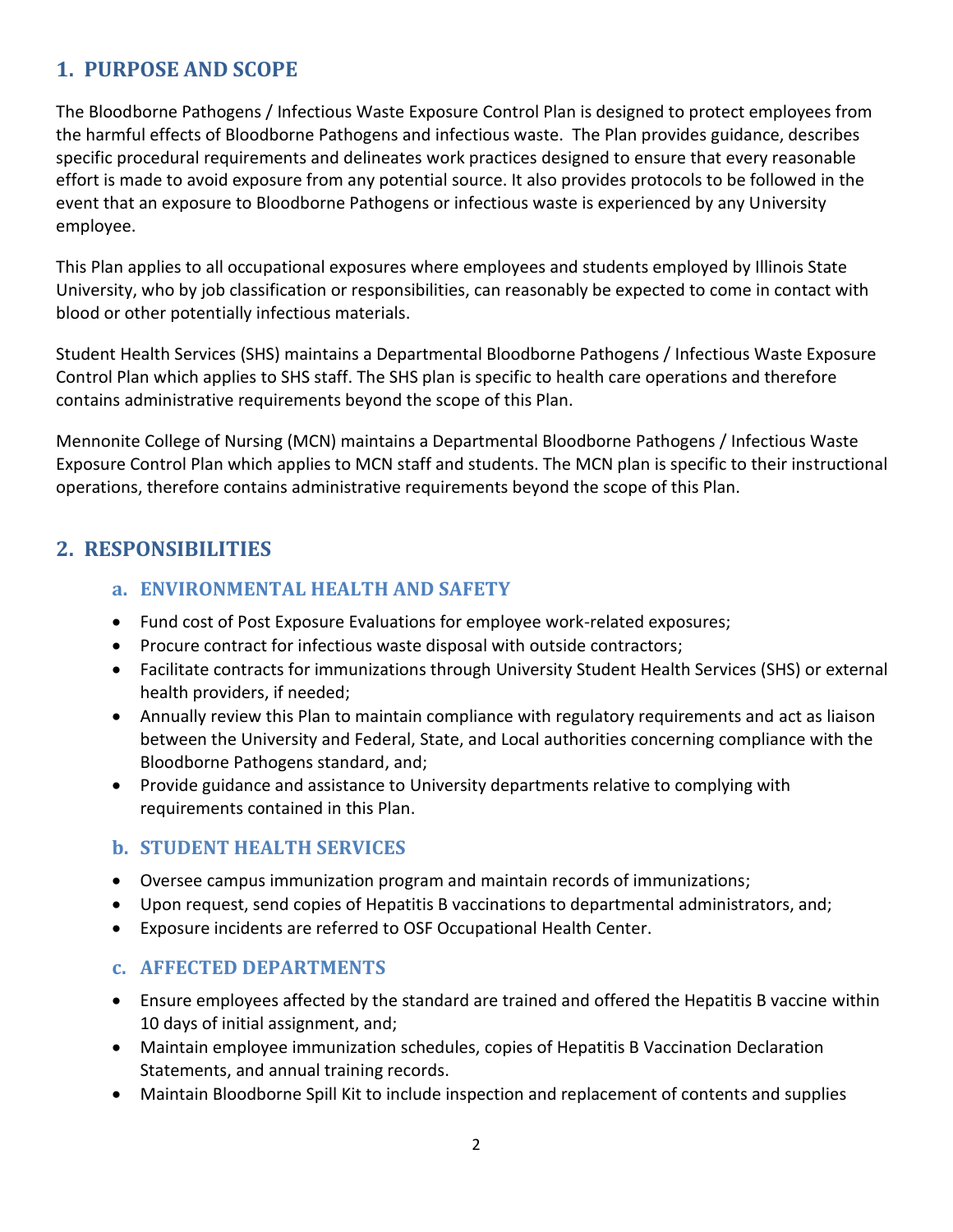#### <span id="page-3-0"></span>**d. UNIVERSITY PERSONNEL**

- Follow the procedures and requirements as outlined in this plan, or any applicable departmental plan;
- Schedule and maintain Hepatitis B vaccination appointments through Student Health Services;
- Complete a Hepatitis B Vaccination Declaration Statement. All forms must be turned in to the designated departmental BBP administrator, and;
- Report information regarding exposures to the department supervisor, who is responsible to convey the same information to Environmental Health and Safety and Human Resources Workers Compensation Coordinator.

## <span id="page-3-1"></span>**3. DEFINITIONS**

**Blood:** human blood, human blood components, and product made from human blood.

**Bloodborne Pathogens:** pathogenic microorganisms that are present in human blood and can cause disease in humans. These pathogens include, but not limited to hepatitis B virus (HBV) and human immunodeficiency virus (HIV).

**Contaminated:** the presence or reasonably anticipated presence of blood or other potentially infectious materials on an item or surface.

**Contaminated laundry:** means laundry that has been soiled with blood or other potentially infectious material or may contain sharps.

**Contaminated sharps:** any contaminated object that can penetrate the skin including, but not limited to, needles, scalpels, and Pasteur pipettes, blood vials, broken or unbroken glass (including slides and cover slips) in contact with infectious agents, and exposed ends of dental wire.

**Decontamination**: the use of physical or chemical means to remove, inactivate, or destroy Bloodborne Pathogens on a surface or item to the point where they are no longer capable of transmitting infectious particles and the surface or item is rendered safe for handling, use or disposal.

**Engineering controls**: controls (e.g., sharps disposal containers, self-sheathing needles) that isolate or remove the Bloodborne Pathogen hazard from the workplace.

**Exposure incident**: a specific eye, mouth, other mucous membrane, non-intact skin, or parenteral contact with blood or other potentially infectious materials that result from the performance of an employee's duties.

**HBV**: Hepatitis B Virus

**HIV**: Human Immunodeficiency Virus

**Large Spill:** a volume of blood or infectious material that would require more than one person, large amounts of decontamination equipment and material, and/or contamination of objects that would prove difficult to decontaminate, i.e., rugs, mattresses, furniture, electronic gear.

**Occupational Exposure**: reasonably anticipated skin, eye, mucous membrane, or parenteral contact with blood or other potentially infectious materials that may result from the performance of an employee's duties.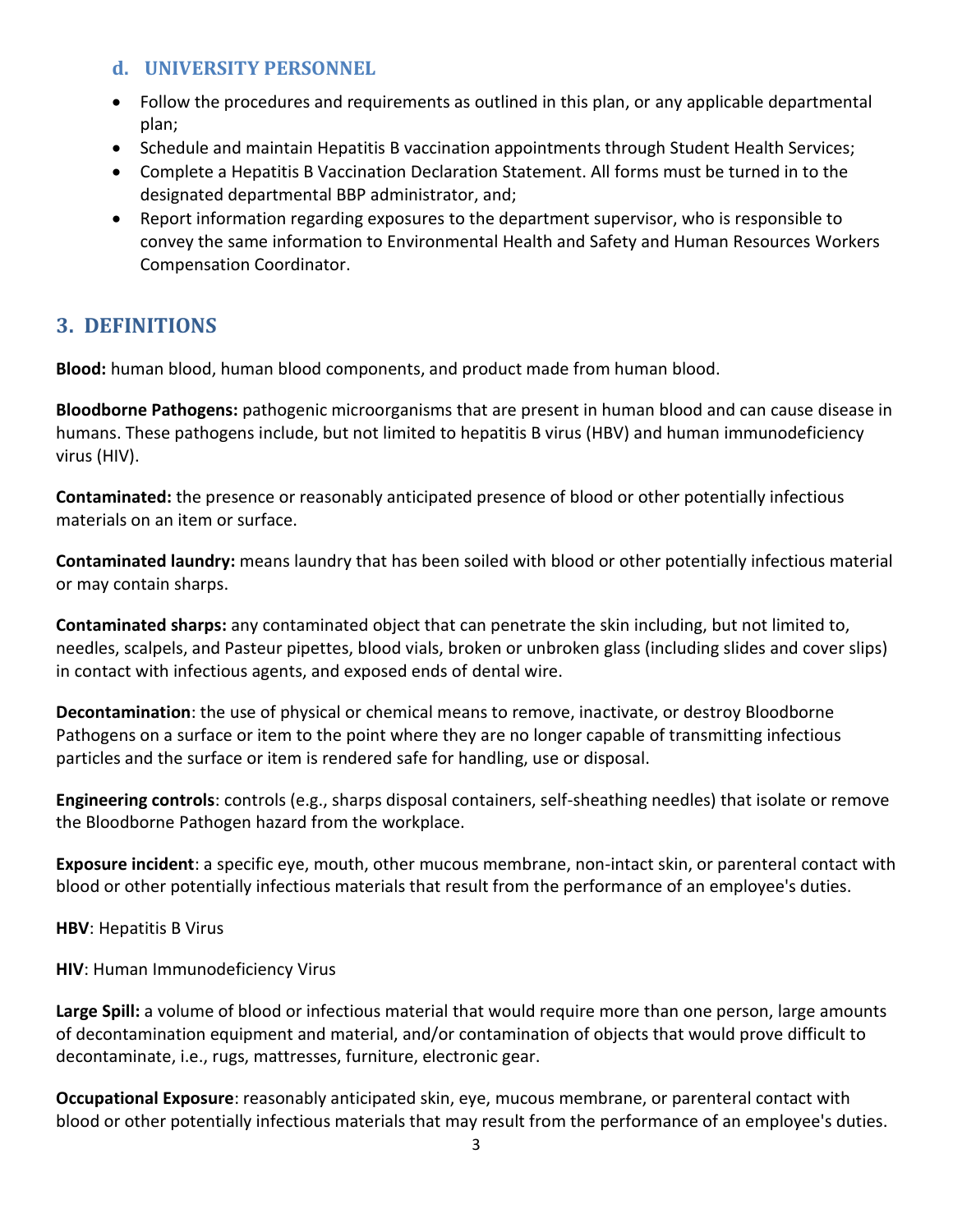**Other Potentially Infectious Materials (OPIM)**: The following human body fluids: semen, vaginal secretions, cerebrospinal fluid, synovial fluid, pleural fluid, pericardial fluid, peritoneal fluid, amniotic fluid, saliva in dental procedures, any bodily fluid that is visibly contaminated with blood, and all body fluids in situations where it is difficult or impossible to differentiate between body fluids.

- Any unfixed tissue, organ (other than intact skin), and body parts (except teeth and the contiguous structures of bone and gum) from a human (living or dead).
- HIV-containing cell or tissue cultures, organ cultures, and HIV or HBV containing culture medium or other solutions; and blood, organs, or other tissues from experimental animals infected with HIV or HBV.
- Cultures and stocks of agents infectious to humans and associated biological; wastes from the production of biological; discarded live or attenuated vaccines; culture dishes and devices used to transfer, inoculate, or mix cultures.
- Waste materials originating from animals inoculated during research, production of biological, or pharmaceutical testing with agents infectious to humans; carcasses, body parts, blood, or bedding of animals known to have been in contact with agents infectious to humans.

**Parenteral**: the piercing of mucous membranes or of the skin barrier through such events as needle sticks, human bites, cuts and abrasions.

**Personal Protective Equipment**: the specialized clothing or equipment worn by an employee for protection against a hazard.

**Regulated Waste:** liquid or semi-liquid blood or other potentially infectious materials:

- Contaminated items that would release blood or other potentially infectious material in a liquid or semi-liquid state if compressed;
- Items that are caked with dried blood or potentially infectious material and are capable of releasing these materials during handling;
- Contaminated sharps and unused sharps, and;
- Pathological and microbiological wastes containing blood or other potentially infectious material.

**Small Spill:** a spill that meets one or more of the following criteria:

- A spill which can likely be cleaned up in a relatively short period of time (e.g. less than 2 hours after arrival on scene);
- A spill which can be cleaned up by two or less trained employees, and;
- A spill that does not require any specialized clean-up applications (e.g. blood infiltrated porous materials that can't be cleaned via standardized protocols/equipment).

**Universal Precautions**: an approach to infection control. All human blood and certain human body fluids are treated as if known to be infectious for HIV, HBV, and other Bloodborne Pathogens.

**Work Practice Controls:** controls that reduce the likelihood of exposure by altering the manner in which a task is performed (e.g., prohibiting recapping of needles by a two-handed technique).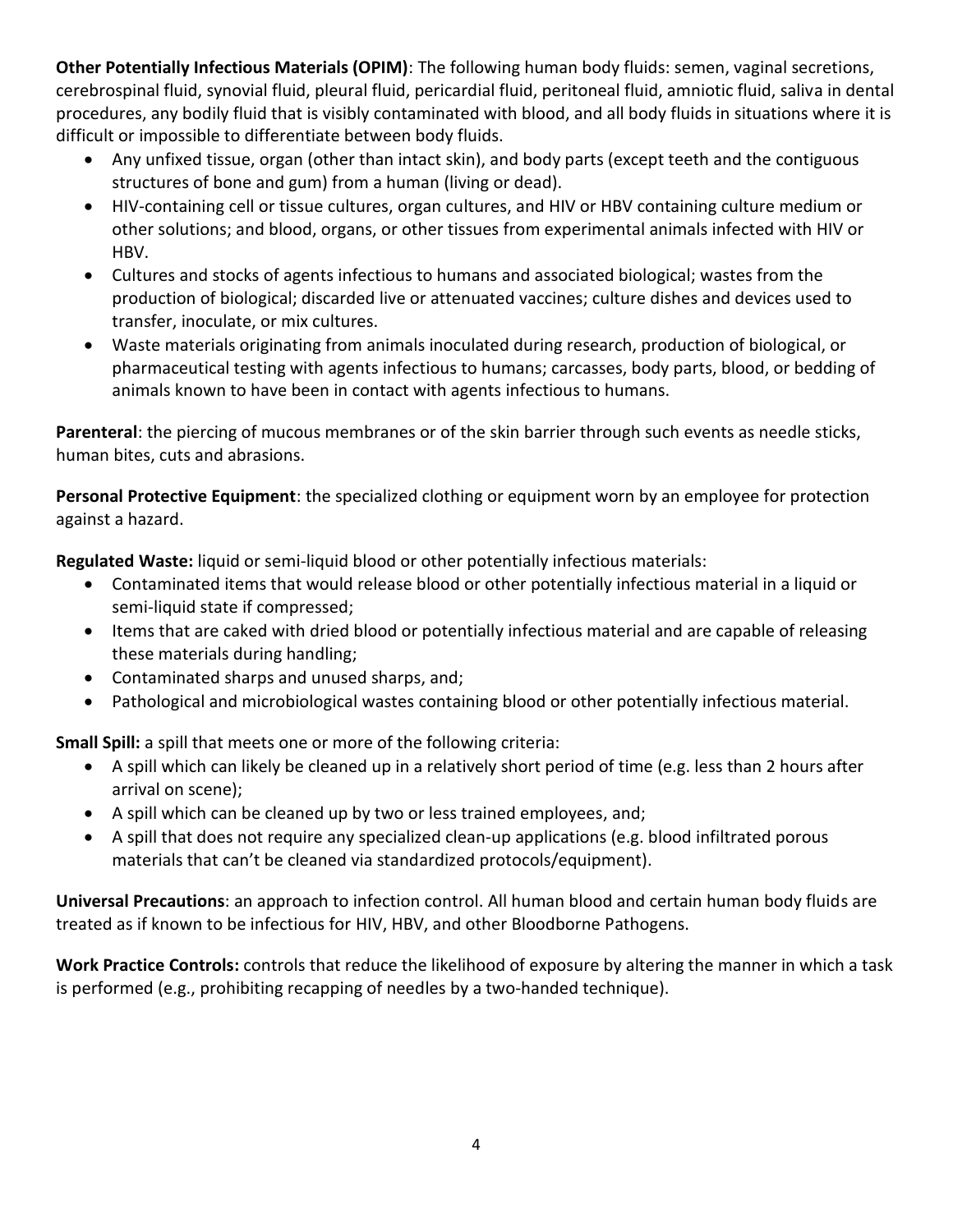## <span id="page-5-0"></span>**4. EXPOSURE CONTROL**

Environmental Health and Safety has conducted a hazard assessment of job classifications and job duties which are considered to pose a risk of occupational exposure to Bloodborne Pathogens. Those classifications and duties are listed in [Appendix A \(Exposure Determination by Job Classification and](#page-10-0)  [Duties\).](#page-10-0)

## <span id="page-5-2"></span><span id="page-5-1"></span>**5. METHODS OF COMPLIANCE**

#### **a. UNIVERSAL PRECAUTIONS**

Universal precautions shall be observed throughout all areas of Illinois State University where reasonably anticipated skin, eye, mucous membrane, or parenteral contact with blood or other potentially infectious material may result. All blood or other potentially infectious material will be considered infectious regardless of the perceived status of the source individual.

Administrative and work practice controls will be utilized to eliminate or minimize exposure to employees and students on campus. Where occupational exposure cannot be eliminated after establishment of these controls, personal protective equipment shall also be utilized.

#### <span id="page-5-3"></span>**b. WORK PRACTICE CONTROLS**

If applicable, departmental representatives shall conduct routine examination of sharps disposal containers to ensure their physical condition is suitable for containing the regulated waste.

Hand-washing facilities are provided within most ISU facilities where exposure to infectious material may occur.

Where hand-washing facilities are not available, an antiseptic hand cleanser in conjunction with clean cloth/paper towels or antiseptic towelettes may be used. However, where there is a suspected exposure to blood or bodily fluids, hands must be washed with soap and water as soon as possible, regardless of whether protective gloves were worn or not.

Blood and other infectious material spills that occur inside or outside need to be decontaminated to prevent the potential transmission of communicable disease. The circumstances associated with blood spills can vary greatly depending on the volume and type of contact surfaces.

Small indoor spills, on hard or carpeted surfaces, can be cleaned by staff that has received the appropriate level of training which includes Building Service Workers, Campus Dining employees, and Athletics personnel [\(See Appendix G\)](#page-16-0). Outdoor spills will be cleaned by Grounds workers adhering to established clean-up procedures. [\(See Appendix H\)](#page-18-0)

Any spill beyond a small spill should be reported to a supervisor for clean-up approval. If deemed warranted, EHS should be contacted for direction. For instance, large indoor spills, where multiple building material types are involved, may need to be cleaned by an outside cleanup and restoration contractor. This determination will be made by EHS in coordination with the appropriate foreman or manager. If an internal clean-up is appropriate, it will be done in accordance with the applicable spill clean-up procedure outlined in this Plan.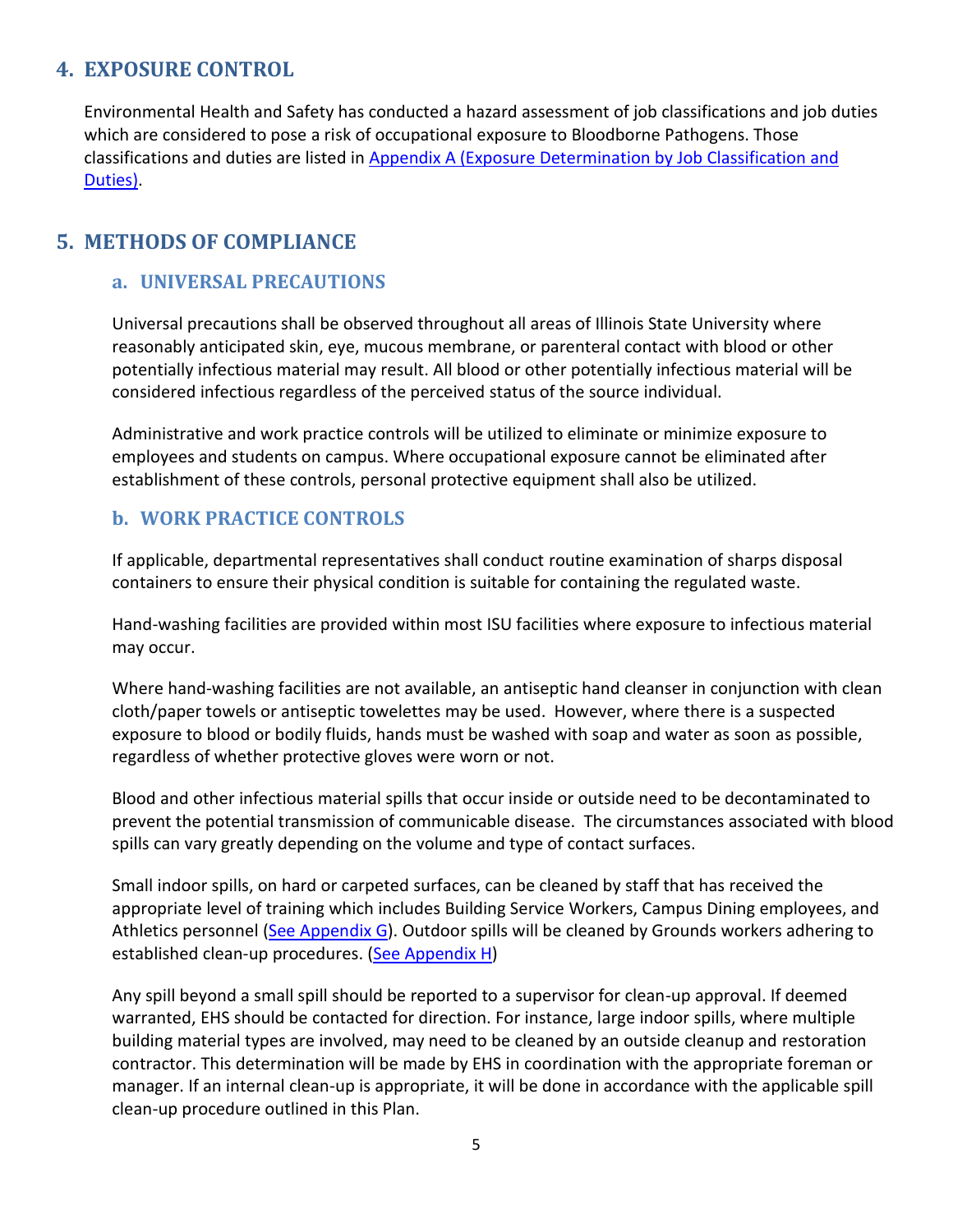In the event, that a used or uncapped needle/syringe is encountered by University Personnel , the following protocol shall be followed:

- Assume that all discarded needles are contaminated
- Never attempt to re-cap or handle a needle without proper personal protective equipment
- Bring a rigid, puncture resistant, sealable container to the needle location
- Put on disposable gloves
- Pick up the needle by grabbing the non-needle portion of the syringe furthest from the point
- Place the needle in the container, sharp end first
- Securely place the lid on the container and ensure it is sealed
- Remove gloves and wash hands with soap and water
- Dispose of the container in an approved sharps container or contact EHS for disposal assistance

## <span id="page-6-0"></span>**c. CONTAINERS FOR CONTAMINATED MATERIALS**

Contaminated sharps shall be placed into appropriate sharps containers. These containers shall be:

- Puncture resistant;
- Labeled or color-coded in accordance with Appendix B of this Plan;
- Leak proof on the sides and bottom.

Contaminated sharps must not be disposed of in regular waste receptacles, this includes un-used sharps and needles. Employees who self-administer medication via needles (e.g. insulin users) while on ISU facilities are personally responsible for maintaining and disposing of their needles as noted above, ensuring no exposure to others.

Contaminated waste other than sharps shall be placed in containers which are:

- Closable;
- Constructed to contain all contents and prevent leakage of fluids during handling, storage, transport, or shipping;
- Labeled or color-coded according to Appendix B of this Plan; If outside contamination of the waste container occurs, it will be placed in a second container, which meets the same requirements as the first. See Appendix B for information about signs and labels.

## <span id="page-6-1"></span>**d. CONTAMINATED EQUIPMENT**

Equipment that has become contaminated with blood or other infectious material shall be appropriately cleaned/decontaminated by trained and authorized University personnel.

Environmental Health and Safety should be contacted regarding any equipment that cannot be appropriately decontaminated of blood or other potentially infectious material.

In the event personal clothing or uniforms become contaminated, laundry services are available through Advocate BroMenn Medical Center. Place contaminated laundry into two clear, leak-proof plastic bags. Mark the bags with the contents and contact information for whoever will be responsible for picking up the items once laundered. Contact EHS to make arrangements for delivering the contaminated laundry to Advocate BroMenn Medical Center Emergency Services (ER). Advocate BroMenn Emergency Services will contact the individual listed as the contact to pick up the laundered clothing once completed.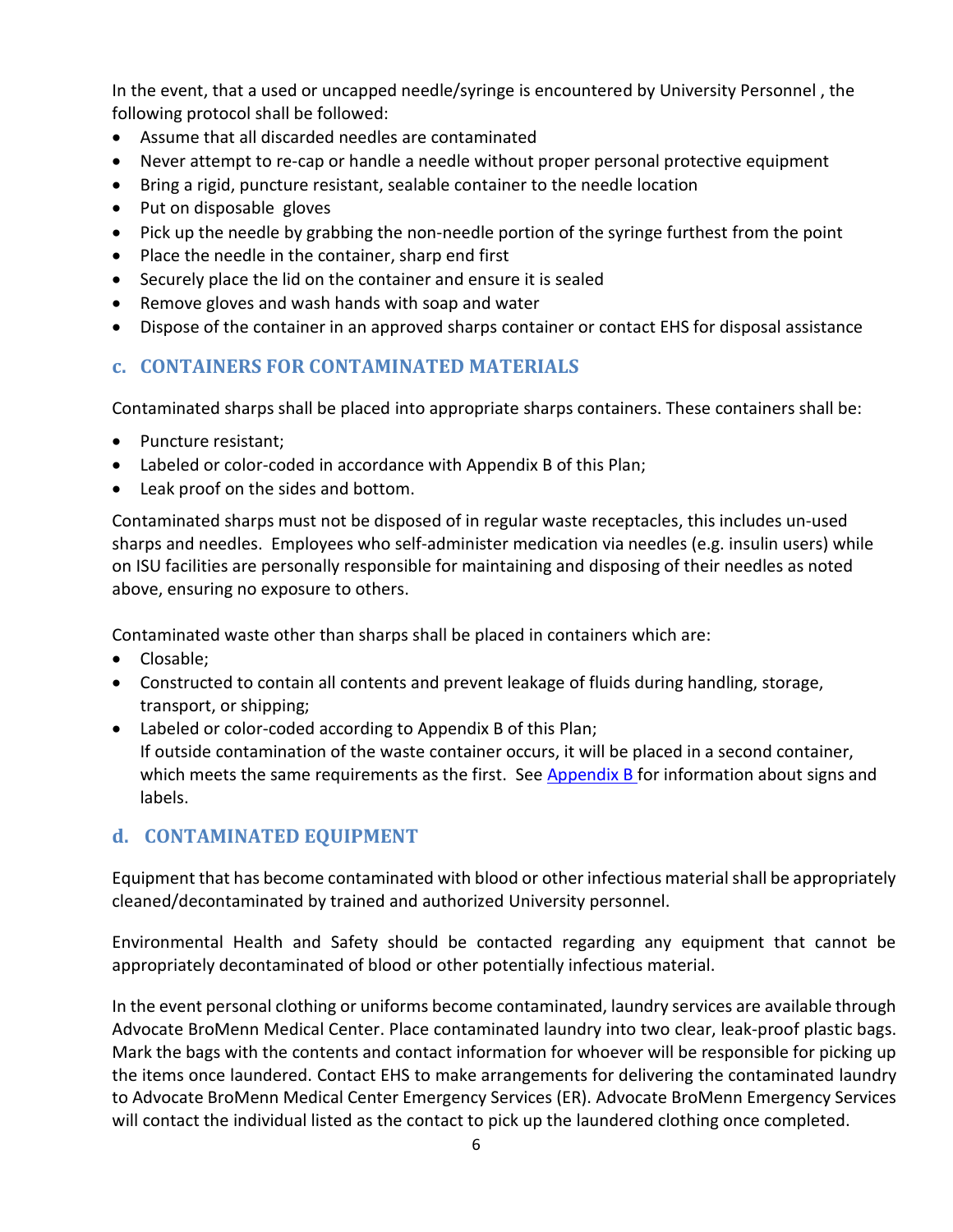## <span id="page-7-0"></span>**e. PERSONAL PROTECTIVE EQUIPMENT (PPE)**

Appropriate PPE shall be worn in accordance with training and severity of spill when responding to a Bloodborne Pathogen incident. Supervisors shall ensure that personnel use appropriate PPE at all times. All PPE shall be removed prior to leaving the immediate work area and properly disposed of. Expended PPE shall be replaced as soon as possible. A list of typical PPE available in spill kits is located in [Appendix F.](#page-15-0)

#### <span id="page-7-1"></span>**f. WASTE DISPOSAL**

Following an incident involving Bloodborne Pathogens, designated personnel shall be contacted to have the area appropriately cleaned up and waste containerized, labeled, and shipped to Student Health Services. Under no circumstances is waste from a Bloodborne Pathogen incident to be discarded into the general trash or household waste being containerized in biohazard bags or biohazard sharps containers.

Sharps without an infectious potential shall be placed in puncture resistant containers. Reference [Section 5\(c\).](#page-6-0)

## <span id="page-7-3"></span><span id="page-7-2"></span>**6. IMMUNIZATIONS**

## **a. HEPATITIS B VACCINATION**

All employees with job classifications and/or job duties listed in [Appendix A](#page-10-0) will be offered the Hepatitis B vaccine (HBV), to be provided by a licensed physician at Student Health Services (SHS). The immunization is to be offered to the individual within **10 working days of their initial assignment**. It consists of a three shot series following order and frequency recommended by the Centers for Disease Control and Prevention (CDC). Employees may decline or accept the Hepatitis B vaccine, but the **employee must sign a Hepatitis B Vaccination Declaration Statement** [\(see Appendix C\)](#page-12-0). If the vaccine is declined, the employee reserves the right to have it administered at a later time. Departmental BBP administrators are responsible for ensuring that affected employees are offered Hepatitis B vaccinations and maintaining copies of Hepatitis B Vaccination Declaration Statements. A list of Departmental BBP Administrators can be found in [Appendix E.](#page-14-0)

If an employee elects to receive the HBV vaccine, SHS will medically evaluate the employee and within 15 days or at the time of the employee's visit to SHS, SHS will provide the employee with a written statement limited to the following information:

- HBV vaccination recommended for this employee, vaccination not received
- HBV vaccination not recommended for this employee, vaccination not received
- HBV vaccination recommended for this employee, vaccination received

Departmental BBP Administrators can obtain the above information by contacting Student Health Services Health Information Management.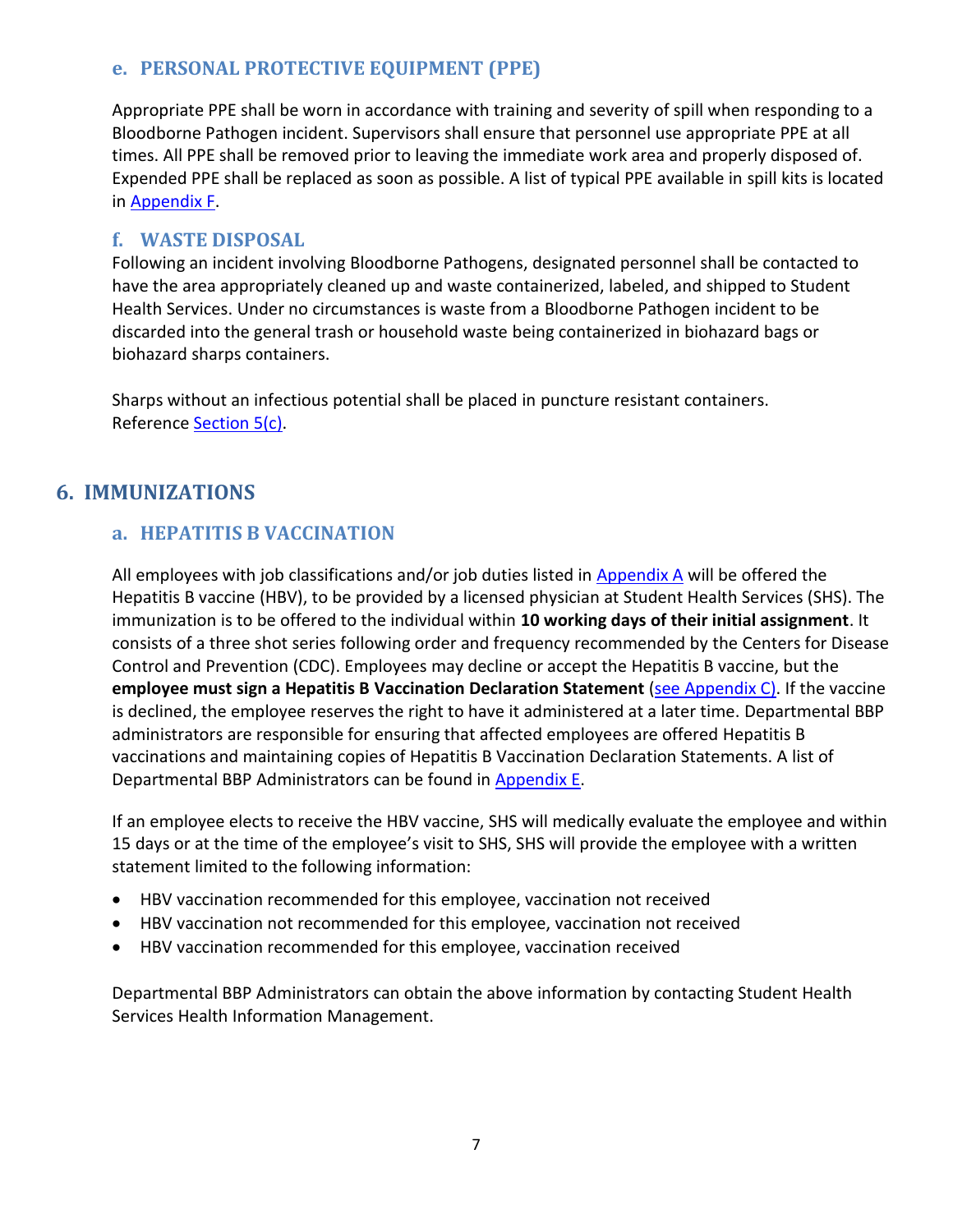## <span id="page-8-0"></span>**7. POST-EXPOSURE EVALUATION AND CARE**

When an employee is involved in a bloodborne exposure incident, he/she shall report the incident to his/her supervisor and should subsequently be sent to the OSF Occupational Health Center during regular business hours or to the closest Emergency Room after business hours for a post-exposure evaluation and appropriate follow up. The employee's supervisor should notify Environmental Health and Safety and complete an occupational incident report.

When reporting for a post-exposure follow-up, SHS will provide the following information to the healthcare professional:

- If requested, a copy of 29 CFR Part 1910.1030, Occupational Exposure to Bloodborne Pathogens;
- A description of the exposed employee's duties as they relate to the exposure incident;
- Documentation of the route(s) of exposure and circumstances under which the exposure occurred;
- Results of the source individual's blood testing, if available;
- All medical records relevant to the appropriate treatment of the employee including immunization status;
- The identification of the source individual, if known.

Within 15 days of completion of the evaluation, the OSF Occupational Health Center shall provide a copy of the written opinion directly to the employee. The written opinion shall be limited to the following information:

- That the employee has been informed of the results of the evaluation; and
- That the employee has been told about any medical conditions resulting from exposure to blood or other potentially infectious materials which require further evaluation or treatment.

Post-exposure follow-up guidance is available i[n Appendix D.](#page-13-0) All other findings shall remain confidential and shall not be included in the written report.

## <span id="page-8-1"></span>**8. TRAINING AND COMMUNICATION OF HAZARDS TO EMPLOYEES**

Training for all employees in the groups and job classifications listed in Appendix A will be conducted **prior to initial assignment** to tasks where occupational exposure to Bloodborne Pathogens or infectious waste may occur. If needed for training, a ReggieNet based video can be obtained from Environmental Health and Safety. Training will be provided by one of the following organizations:

- Student Health Services
- Lab School Nurse
- Athletics
- Environmental Health and Safety

Training for employees will include an explanation of the following:

- General contents of 29CFR1910.1030 Bloodborne Pathogens;
- The epidemiology and symptoms of bloodborne diseases;
- Modes of transmission of Bloodborne Pathogens
- The ISU Exposure Control Plan, i.e., points of the plan, lines of responsibility, how the plan will be implemented, and how one can get a copy of the Plan.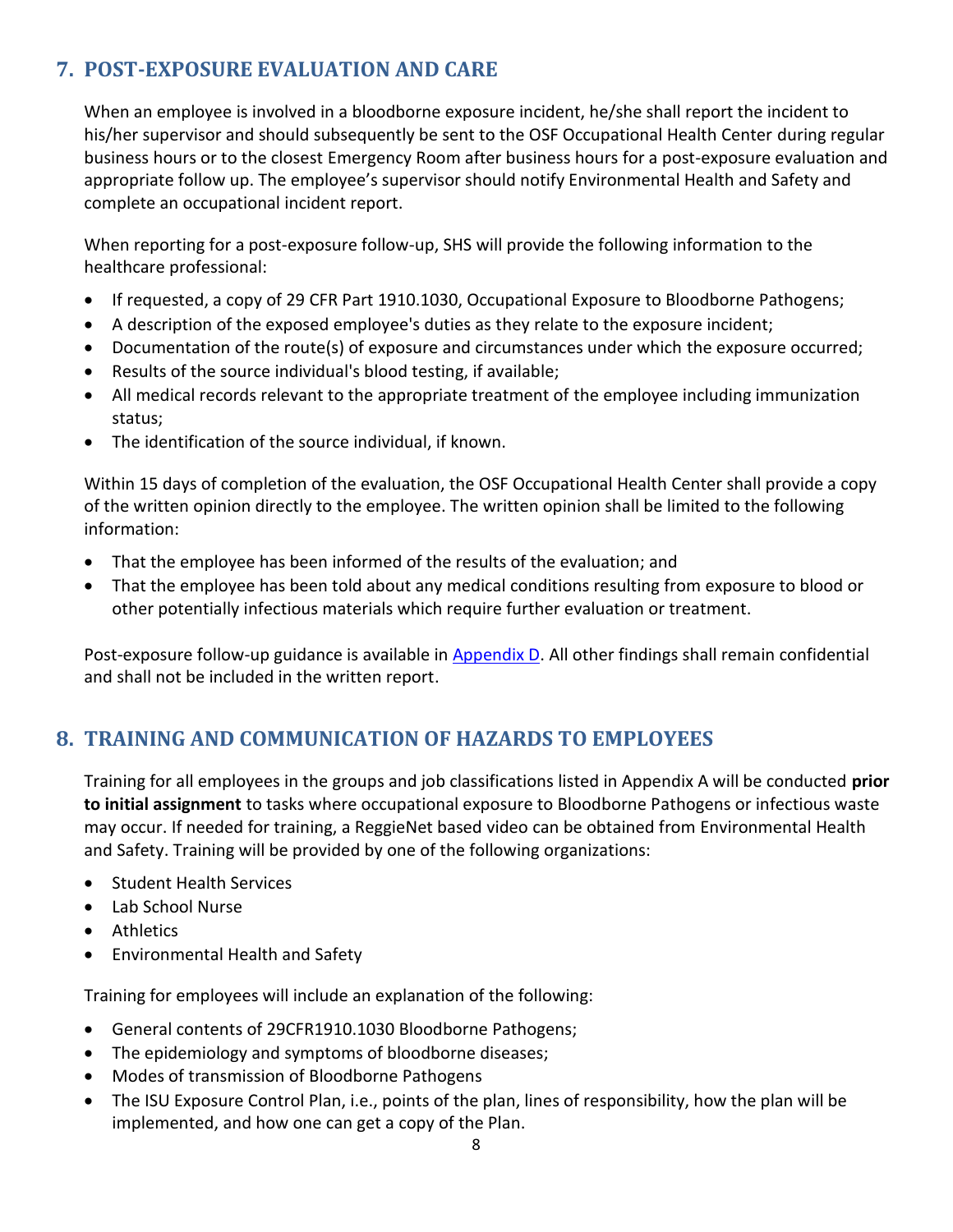- Procedures which might cause exposure to blood or other infectious material at ISU.
- Control methods which are utilized at the University to control exposure to blood or other infectious material.
- Personal Protective Equipment available at the University for protection against Bloodborne Pathogens and the justification for its use.
- Post exposure evaluation and follow-up process.
- Signs and labels used at the University to identify Bloodborne Pathogens or infectious waste.
- Hepatitis B vaccination program at the University.

Employees shall receive annual training and re-training as follow up to any exposure or potential exposure incidents.

## <span id="page-9-0"></span>**9. RECORDKEEPING**

Medical records shall be maintained for at least the duration of employment plus thirty (30) years, for each employee with occupational exposure, in accordance with 29CFR1910.1020.

Hepatitis B Vaccination Declaration Statements shall be maintained for at least the duration of employment. It is the responsibility of the departmental BBP administrator to ensure that each employee has a declaration form on file within 10 working days of their initial assignment.

Training records shall include the following information:

- Dates of the training sessions and contents or a summary of the training;
- The names of persons conducting the training, and;
- The names and job titles of all persons attending the training session.

Each department shall maintain training records for 3 years from the date on which the training occurred.

A Sharps Injury Log shall be maintained by Environmental Health and Safety and contain the following information:

- The type and brand of device involved in the incident;
- The department of work area where the exposure incident occurred, and;
- An explanation of how the incident occurred.

This log will be maintained in such a manner as to protect the confidentiality of the injured employee.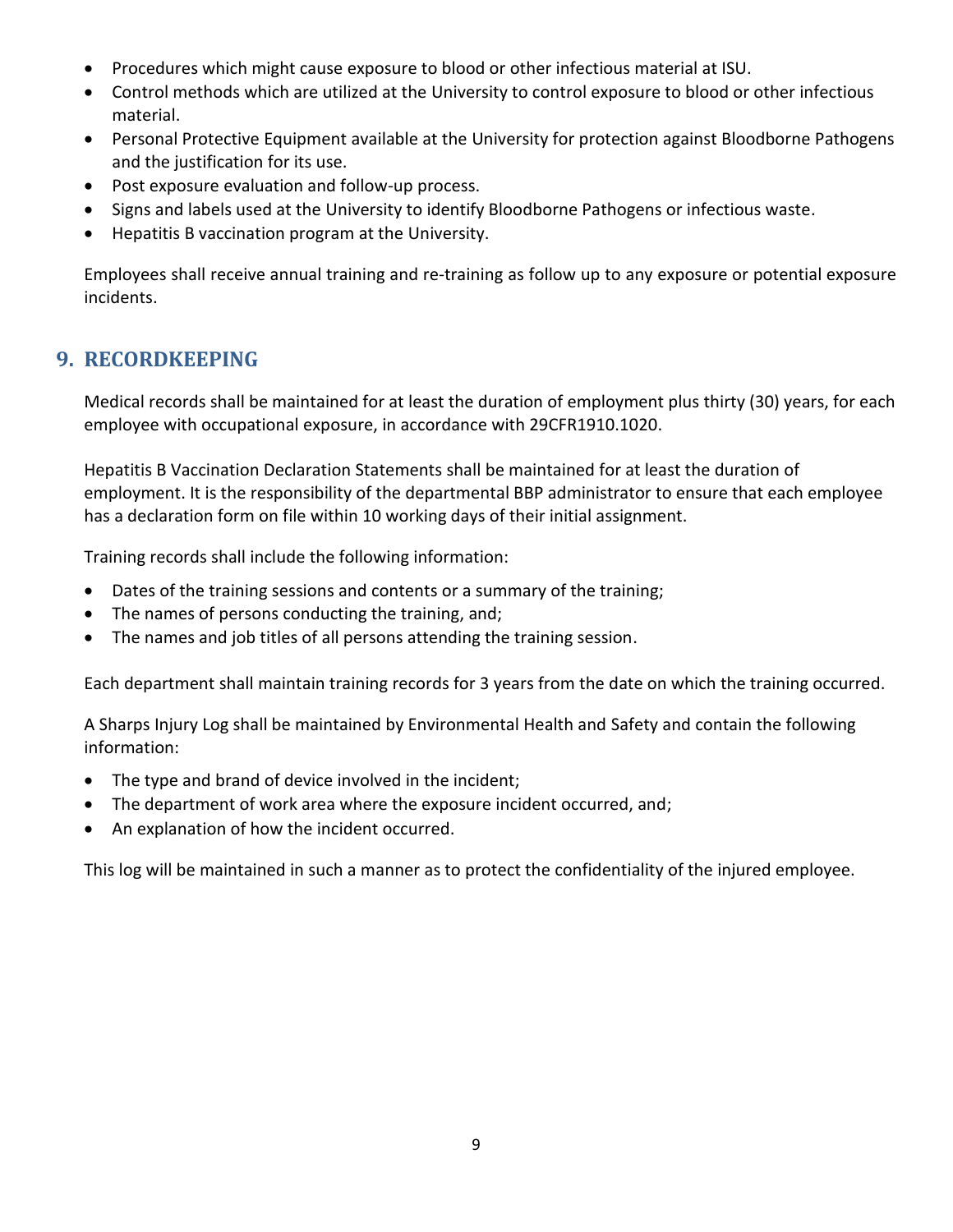## <span id="page-10-0"></span>**Appendix A: Exposure Determination (By Job Classification and Assigned Duties)**

The following are job classifications or duties in which employees may be expected to incur occupational exposure to Bloodborne Pathogens or other potentially infectious material, regardless of frequency of potential exposures. The exposure is made without regard to the use of personal protective equipment.

#### **Clean Up Personnel**

#### **ATHLETICS**

- Athletic Trainers
- Equipment Managers
- Fieldhouse Attendants

#### **FACILITIES**

- Building Service Workers
- Grounds Workers

#### CAMPUS DINING SERVICES

- Administrators
- Lead Cooks
- Dining Room Supervisors
- Snack Bar Supervisors
- Food Service Stores Laborers
- Food Service Sanitation Laborers
- Food Service Sanitation Supervisors

#### LAB SCHOOLS

- Athletic Directors
- Coaches (serving as primary supervisors)
- Physical Education, Science, and Technology Instructors
- Nurse

#### **Non-Clean Up Personnel**

#### UNIVERSITY POLICE DEPARTMENT

• Police Officers

#### **SPEECH AND HEARING CLINIC**

- Audiology
- Speech Pathology

#### REDBIRD EMS

• Emergency Medical Technicians (EMTs)

#### **FACILITIES**

• Plumbers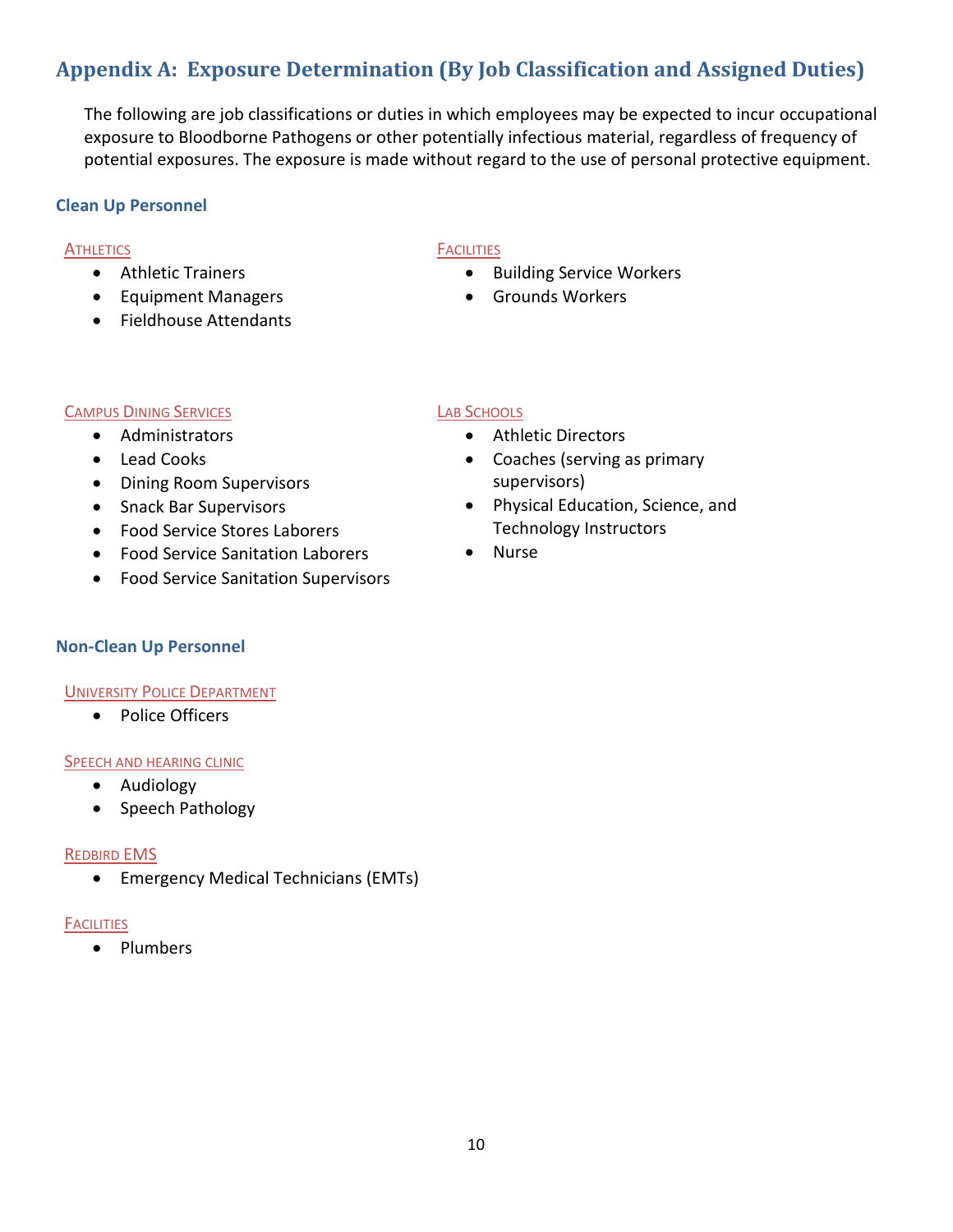## <span id="page-11-0"></span>**Appendix B: Communication of Hazards**

#### LABELS

- Warning labels shall be affixed to containers of regulated waste, refrigerators and freezers containing blood or other infectious material, and other containers used to store, transport or ship blood or other infectious material.
- Labels shall be fluorescent orange or orange-red or predominantly so, with lettering or symbols in a contrasting color and state BIOHAZARD.
- Affix the label as close as feasible to the container by string, wire, adhesive, or other method that prevents their loss or unintentional removal.
- Red bags or red containers may be substituted for labels.
- Labels required for contaminated equipment shall be in compliance with this appendix and shall also state which portions of the equipment remain contaminated.

#### **SIGNS**

Signs shall be posted at the entrance to work areas conducting research or production of infectious agents.

The signs shall bear the following legend:

#### BIOHAZARD

(Name of the Infectious Agent) (Special requirements for entering the area) (Name, telephone number of the laboratory director or other responsible person)

The signs shall be fluorescent orange-red or predominantly so, with lettering or symbols in a contrasting color.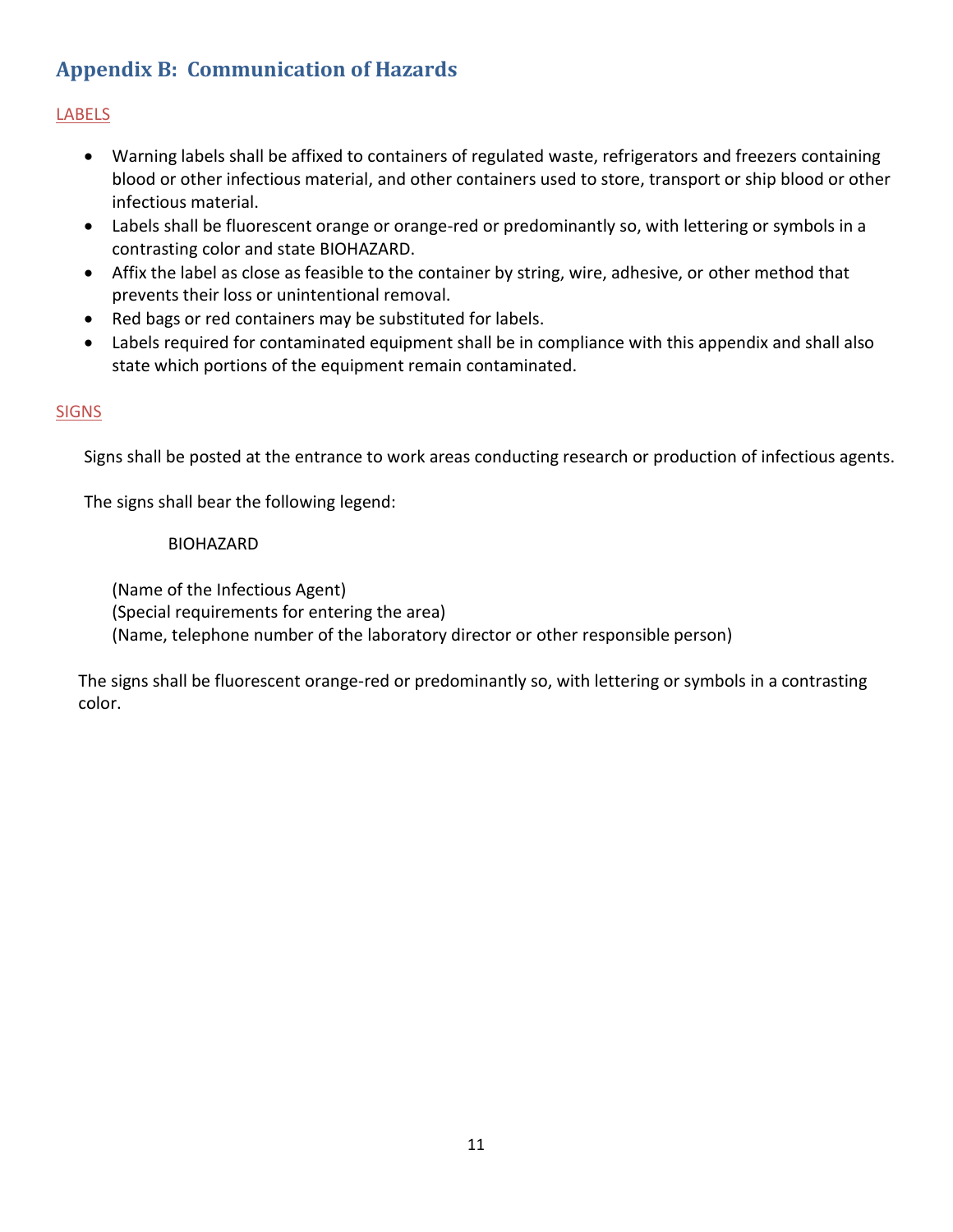## <span id="page-12-0"></span>**Appendix C: Hepatitis B Vaccination Declaration Statement**

| DEPARTMENT: |  |  |
|-------------|--|--|
|             |  |  |
| UID:        |  |  |

I, \_\_\_\_\_\_\_\_\_\_\_\_\_\_\_\_\_\_\_\_\_\_\_\_\_\_\_\_\_\_\_\_\_\_\_\_\_\_\_\_, (PRINT NAME)

- $\Box$  ... would like to receive a Hepatitis B vaccination series free of charge. I understand that I am responsible for arranging time off with my supervisor and for contacting ISU Student Health Services to schedule appointments. I agree to complete the Hepatitis B vaccination series in its entirety.
- $\Box$  ...understand that due to my occupational exposure to blood or other potentially infectious materials I may be at risk of acquiring hepatitis B virus (HBV) infection. I have been given the opportunity to be vaccinated with hepatitis B vaccine, at no charge to myself. However, **I decline hepatitis B vaccination at this time**. I understand that by declining this vaccine, I continue to be at risk of acquiring hepatitis B, a serious disease. If in the future, if I continue to have occupational exposure to blood or other potentially infectious materials and I want to be vaccinated with hepatitis B vaccine, I can receive the vaccination series at no charge to me.

Employee Signature Date

**Return this form to your Supervisor**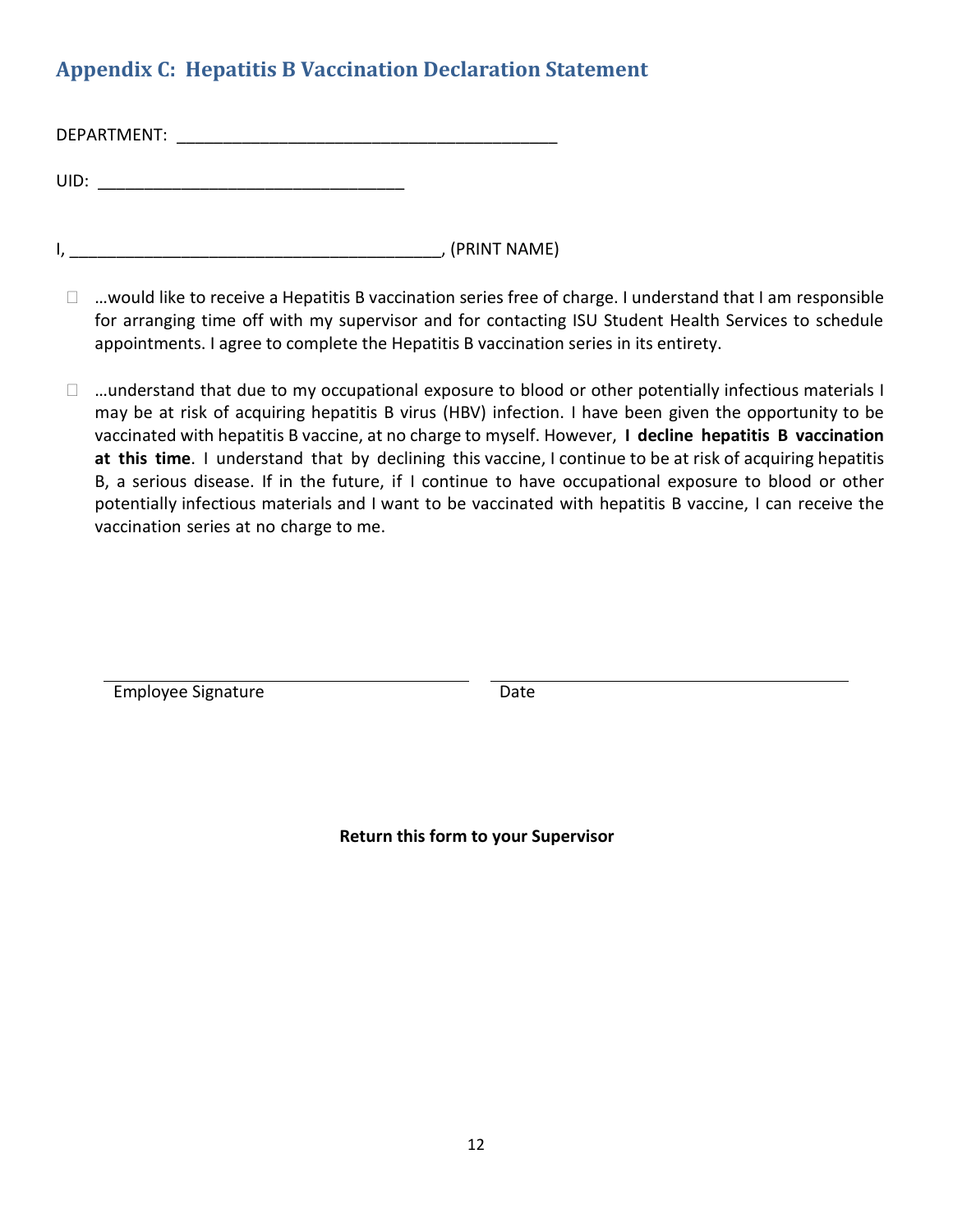## <span id="page-13-0"></span>**Appendix D: Post-Exposure Follow Up Guidance**

- When an employee has a percutaneous (needle stick, cut or puncture) or mucous membrane (splash to eye, nasal mucosa, or mouth) exposure to bodily fluids or has a cutaneous exposure to blood when their skin is chapped, abraded, or otherwise non-intact, the source patient shall be contacted and informed of the incident and tested for HIV and HBV infections after consent is obtained.
- If source patient consent is refused or if the source patient tests positive, the employee shall be clinically evaluated as soon as possible and advised to immediately report any acute febrile illness that occurs within 12 weeks of exposure. This initial employee evaluation should consist of clinical exam by a physician as well as serologic testing for HIV and HBV infections. HIV sero-negative employees shall be retested for HIV seroconversion at 6 weeks, 12 weeks, 6 months, and one year after exposure. If the source patient tests negative initially (post-exposure), he/she will be strongly encouraged to have repeat serological testing in 12 months.
- Follow-up procedures shall be taken for employees exposed (known or possible) to HBV. The type of follow-up procedure necessary will depend upon the immunization status of the employee and the HBV serological status of the source patient.
- If the employee refuses to submit to the procedures outlined above, when such procedures are medically indicated, no adverse action can be taken on that ground alone since the procedures are designed to the benefit of the exposed employee.
- A "Summary Status" will be completed and retained by the Occupational Health Center to assist in the tracking of the follow-up procedures.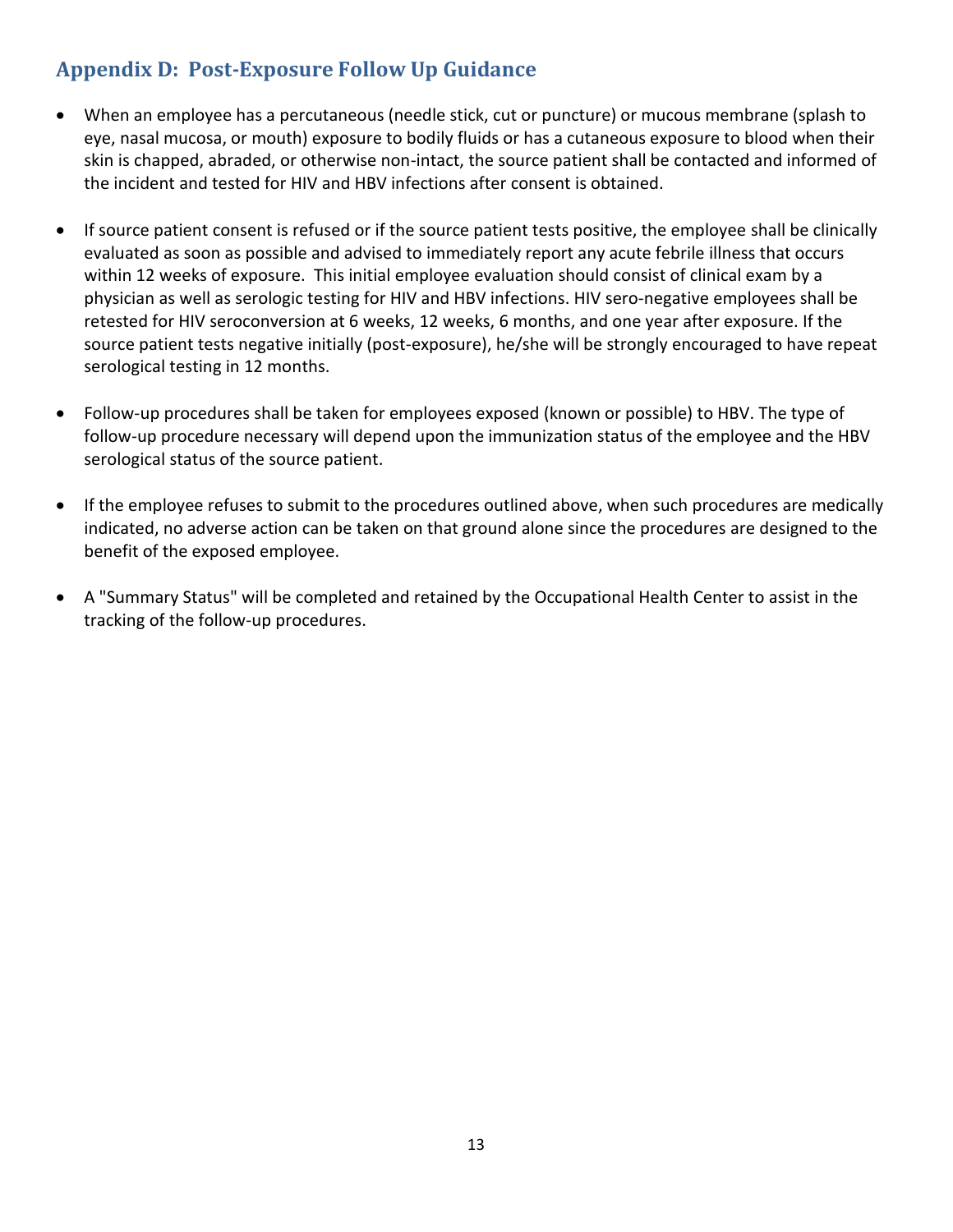## <span id="page-14-0"></span>**Appendix E: Departmental BBP Administrator Contact List**

| <b>Group</b>                 | <b>Contact</b>         | <b>Telephone</b> | <b>Email</b>       |
|------------------------------|------------------------|------------------|--------------------|
| <b>Athletics</b>             | John Munn              | 438-7328         | jcmunn@ilstu.edu   |
|                              | Hayden Young           | 438-3630         | hyoung@ilstu.edu   |
|                              |                        |                  |                    |
| <b>Facilities</b>            | <b>Vincent Allen</b>   | 438-2032         | vtallen@ilstu.edu  |
|                              | Lee Fox                | 438-5876         | wlfox@ilstu.edu    |
|                              |                        |                  |                    |
|                              |                        |                  |                    |
| <b>EMDH</b>                  | Jeff Vargo             | 438-3388         | jmvargo@ilstu.edu  |
|                              | <b>Emily Vigneri</b>   | 438-5530         | ecvigne@ilstu.edu  |
|                              |                        |                  |                    |
| <b>Bone Student Center</b>   | Patrick O'Connell      | 438-3536         | poconn@ilstu.edu   |
|                              |                        |                  |                    |
| <b>ISU Police Department</b> | Nichol Bleichner       | 438-8631         | nkbleic@ilstu.edu  |
|                              |                        |                  |                    |
| <b>Metcalf Lab School</b>    | <b>Shelly Thomas</b>   | 438-2435         | slarmst5@ilstu.edu |
|                              |                        |                  |                    |
| <b>U-High School</b>         | <b>Michael Shanley</b> | 438-2936         | mcshanl@ilstu.edu  |
|                              |                        |                  |                    |
| <b>Speech Hearing Clinic</b> | Candice Osenga         | 438-5794         | cjoseng@ilstu.edu  |
|                              | Cara Boester           | 438-2318         | clboest@ilstu.edu  |
|                              |                        |                  |                    |
| <b>Redbird EMS</b>           | <b>Adam Streenz</b>    | 438-5162         | astreen@ilstu.edu  |
|                              |                        |                  |                    |
|                              |                        |                  |                    |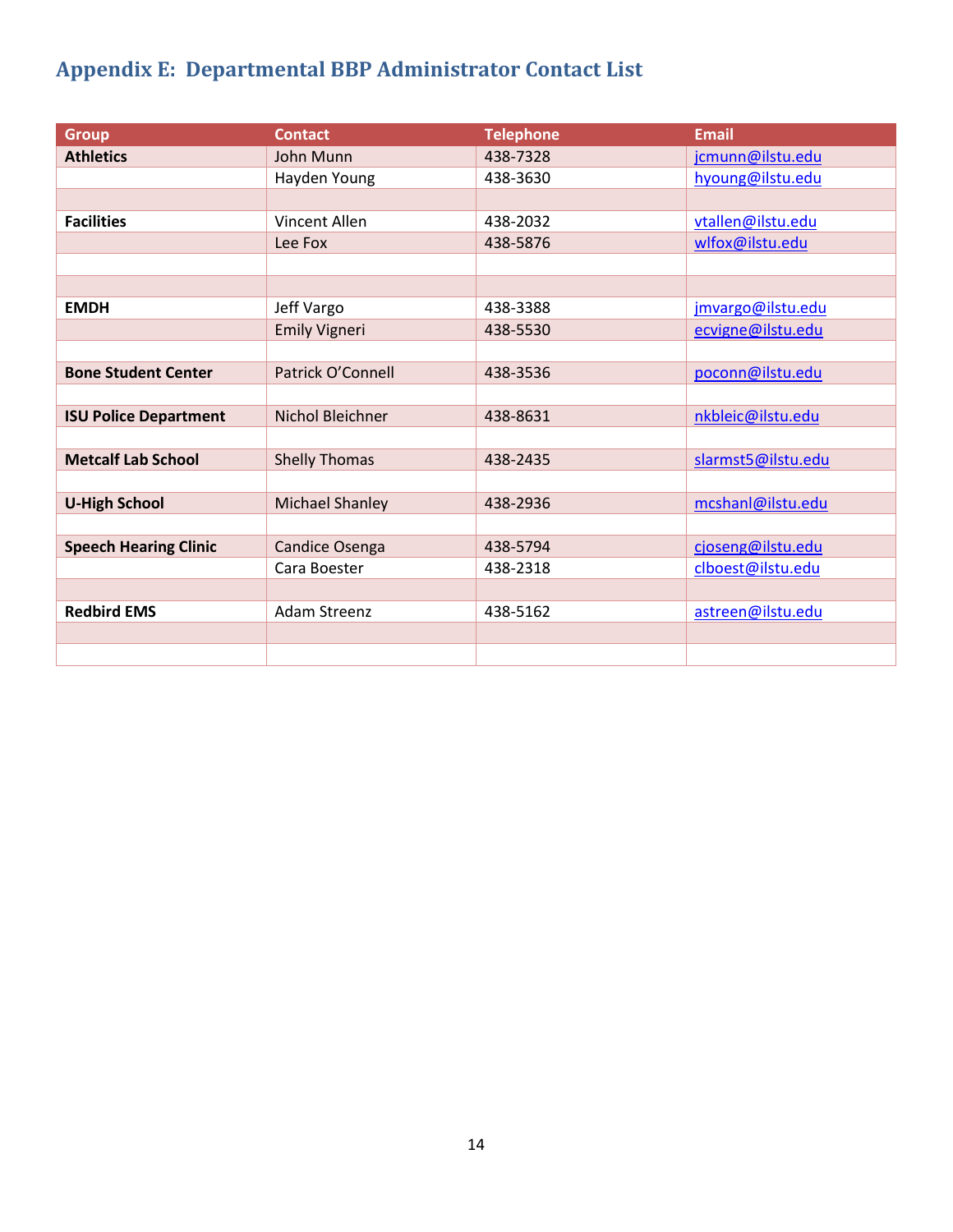# <span id="page-15-0"></span>**Appendix F: Bloodborne Pathogens Spill Kit Inventory**

| ٠              |               | Gloves X-Large manual measurement and pairs 2 pairs                                                                                                                                                                            |  |
|----------------|---------------|--------------------------------------------------------------------------------------------------------------------------------------------------------------------------------------------------------------------------------|--|
| ٠              | Gloves Large  |                                                                                                                                                                                                                                |  |
|                |               |                                                                                                                                                                                                                                |  |
| $\blacksquare$ | Bag Biohazard |                                                                                                                                                                                                                                |  |
|                |               |                                                                                                                                                                                                                                |  |
|                |               |                                                                                                                                                                                                                                |  |
| п              |               | Germicidal Solution 2000 and 2000 and 2000 and 2000 and 2000 and 2000 and 2000 and 2000 and 2000 and 2000 and 2000 and 2000 and 2000 and 2000 and 2000 and 2000 and 2000 and 2000 and 2000 and 2000 and 2000 and 2000 and 2000 |  |
| ٠              |               |                                                                                                                                                                                                                                |  |
| ٠              |               |                                                                                                                                                                                                                                |  |
| п.             |               |                                                                                                                                                                                                                                |  |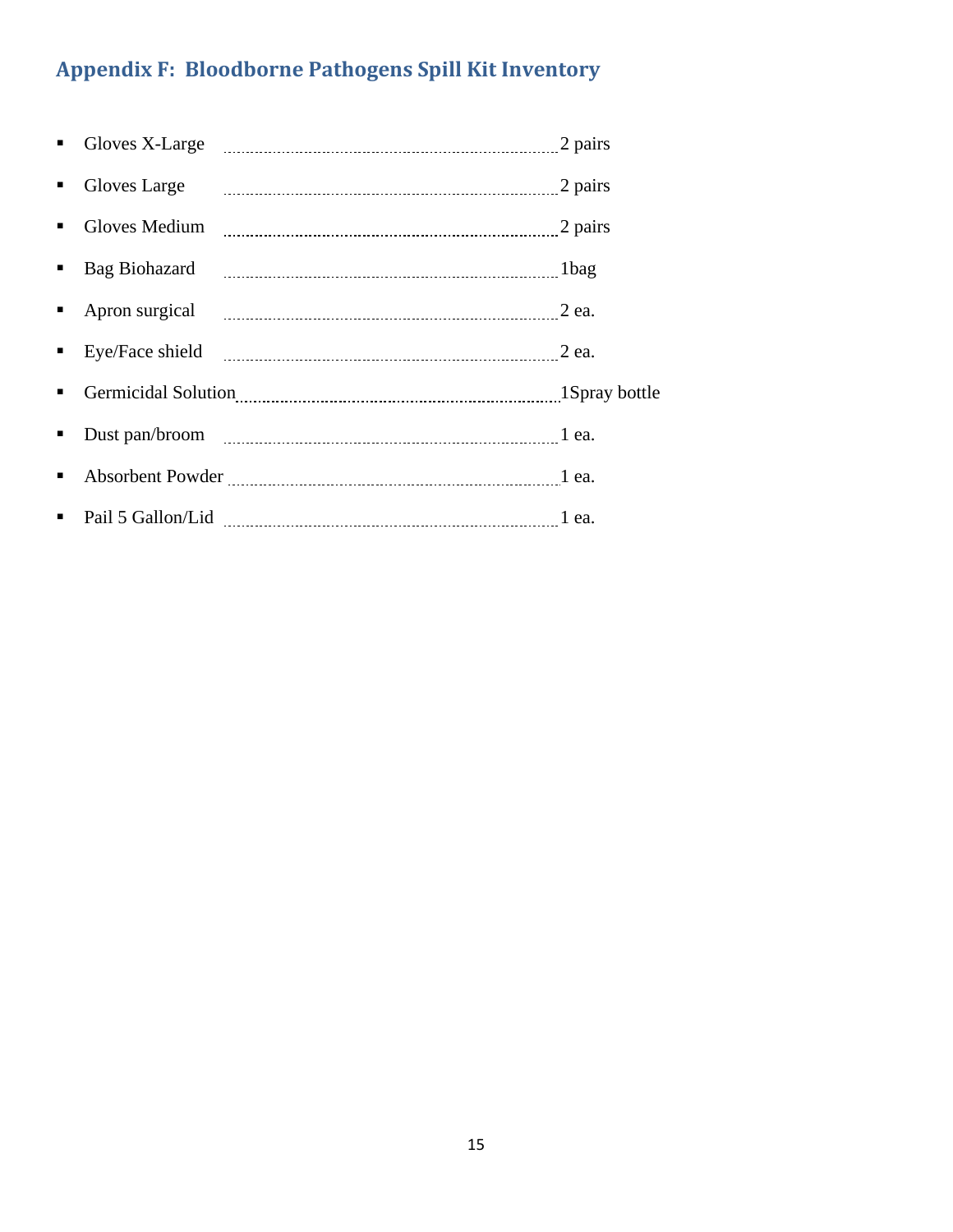## <span id="page-16-0"></span>**Appendix G: BBP Clean Up Protocol for Building Service Workers (BSWs)**

#### SMALL SPILL ON HARD SURFACES

- 1. Notify your foreman immediately
- 2. Assure all response equipment is in the immediate vicinity of the spill
- 3. Put on appropriate personnel protective equipment
	- i. Two pair of gloves
	- ii. Mask/eye protection
	- iii. Apron (if there is a potential for clothing contamination)
- 4. Pour absorbent on all affected area. All liquid material should be completely absorbed into powder
- 5. Use brush/scoop to clean up sharp objects or broken glass, if applicable
- 6. Remove powder with brush/scoop and place in biohazard garbage bag. Use the response bucket for sharp objects.
- 7. Wipe down the contaminated area with germicidal disinfectant. If using disinfectant spray, spray the area thoroughly, let stand for several minutes, and wipe with a clean paper towel

#### *NOTE: A mop can be used for clean-up. However, the mop head must be discarded as contaminated waste and the mop bucket must be cleaned thoroughly and disinfected*

- 8. Remove all personnel protective equipment except for one pair of gloves, discarding the personnel protective equipment in the biohazard bag. Follow these steps:
	- a. Discard disposable apron and outer layer of gloves
	- b. Discard mask/eye protection and close the biohazard bag with a tight knot
	- c. Discard second layer of gloves in regular trash
- 9. Wash hands and arms thoroughly with soap and warm water
- 10. Dispose of biohazard bag. Contact your foreman for disposal location

#### LARGE SPILL ON HARD SURFACE

- 1. Notify your foreman immediately
- 2. Assure all response equipment is in the immediate vicinity of the spill
- 3. Place "WET FLOOR" signs around spill area and restrict access as much as possible
- 4. Fill mop bucket with disinfectant
- 5. Put on appropriate personnel protective equipment.
	- i. Two pair of gloves
	- ii. Mask/eye protection
	- iii. Apron
- 6. Use brush/scoop to clean up sharp objects, broken glass, or contaminated objects, if applicable. Use the bucket for sharp objects.
- 7. Place mop head in disinfectant solution. Do not wring out.
- 8. Spray disinfectant over spill to completely cover spill. Avoid splashing.
- 9. Wait 5 minutes, keeping area wet.
- 10. Wring out mop head.
- 11. Mop up spill.
- 12. Wring out mop head and discard into the biohazard bag.
- 13. Dump mop bucket in custodial sink. Spray the mop bucket with disinfectant and let dry.
- 14. Remove all personnel protective equipment except for one pair of gloves, discarding the personnel protective equipment in the biohazard bag.
- 15. Close biohazard bag.
- 16. Remove second pair of gloves and discard in regular trash.
- 17. Wash hands.
- 18. Dispose of biohazard bag. Contact your foreman for disposal location.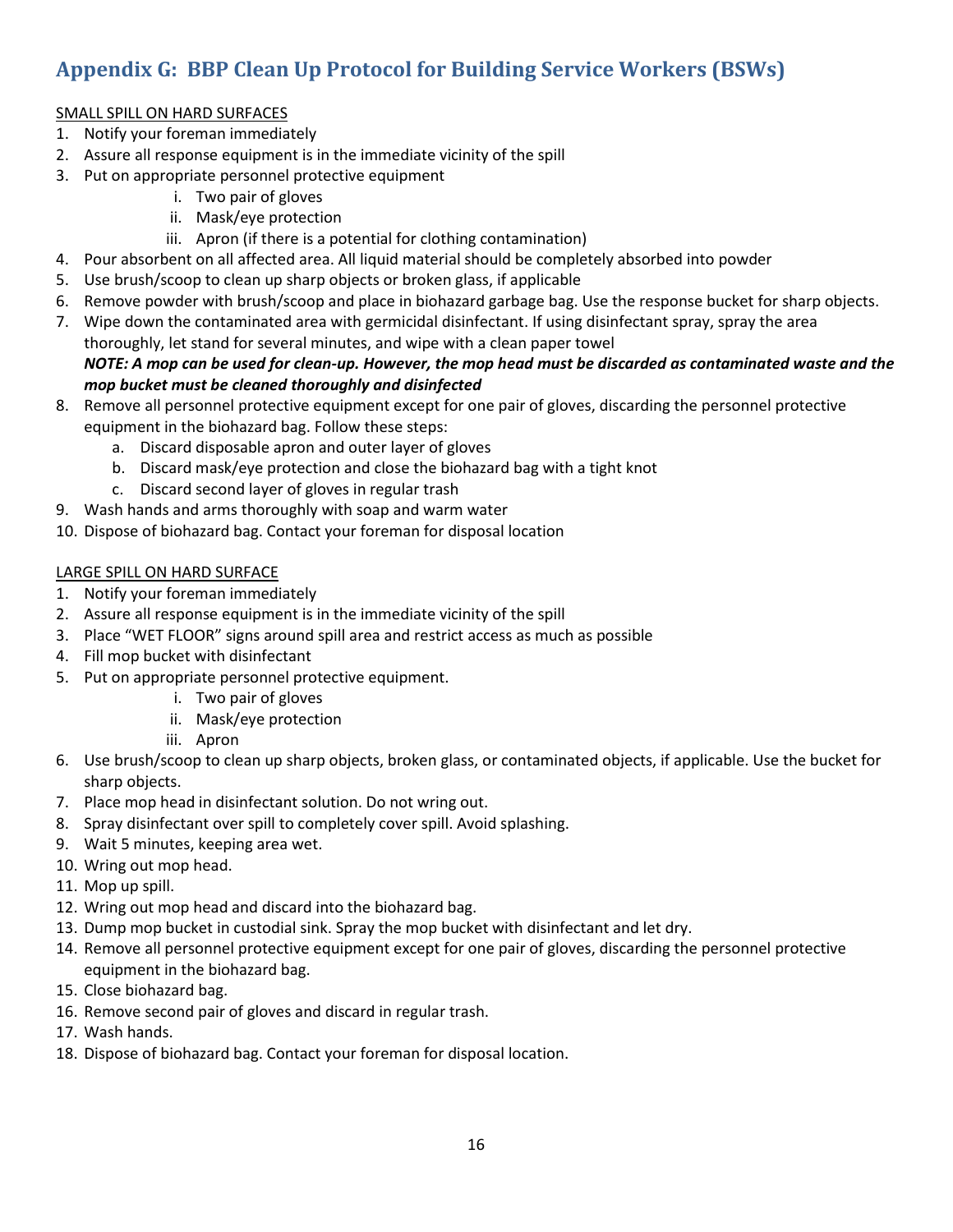#### SPILLS ON CARPET, DRYWALL, AND/OR CEILINGS

- 1. Notify your foreman immediately.
- 2. Assure all response equipment is in the immediate vicinity of the spill.
- 3. Place "WET FLOOR" signs around spill area and restrict access as much as possible.
- 4. Fill mop bucket with disinfectant
- 5. Put on appropriate personnel protective equipment.
	- i. Two pair of gloves
	- ii. Mask/eye protection
	- iii. Apron
- 6. Use brush/scoop to clean up sharp objects, broken glass, or contaminated objects, if applicable. Use the bucket for sharp objects.
- 7. Place mop head in disinfectant solution. Do not wring out.
- 8. Spray disinfectant over spill to completely cover spill. Avoid splashing.
- 9. Wait 5 minutes while keeping the area wet.
- 10. Use carpet extractor to clean area.
- 11. Repeat steps 7-10 if needed.
- 12. Wring out mop head and air dry.
- 13. Discard solution in custodial sink.
- 14. Remove all personnel protective equipment except for one pair of gloves, discarding the personnel protective equipment in the biohazard bag.
- 15. Close biohazard bag.
- 16. Remove second pair of gloves and discard in regular trash.
- 17. Wash hands.
- 18. Dispose of biohazard bag. Contact your foreman for disposal location.

#### EXPOSURE INCIDENT

In the event, an employee experiences a bloodborne pathogen exposure, perform the following steps:

- 1. Wash injured area with soap or flush eyes/nose/mouth with copious amount of water at an eyewash station or sink.
- 2. Immediately report the incident to your foreman.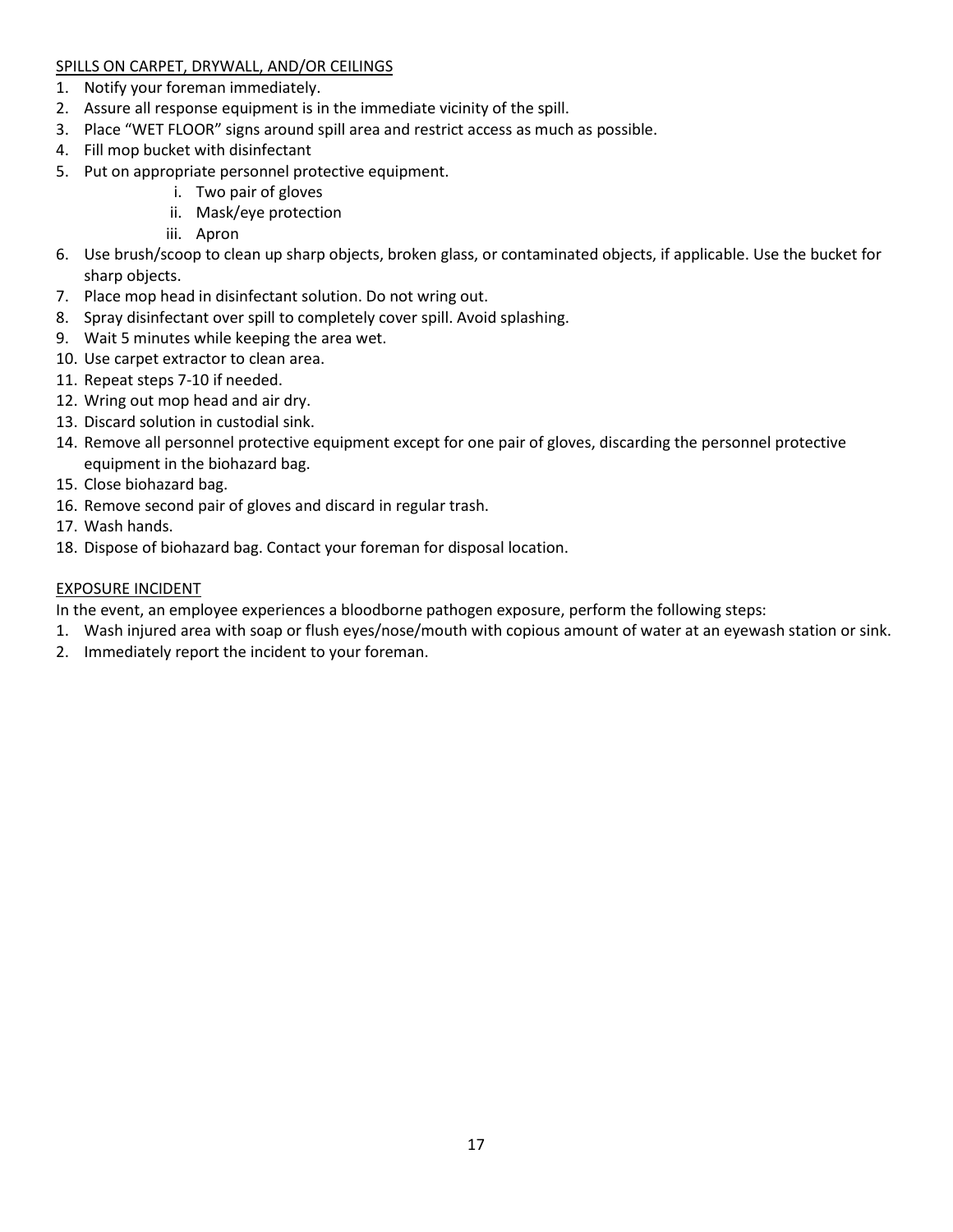## <span id="page-18-0"></span>**Appendix H: BBP Clean Up Protocol for Grounds Employees**

#### SMALL SPILL ON HARD SURFACES

- 1. Notify your foreman immediately
- 2. Assure all response equipment is in the immediate vicinity of the spill
- 3. Put on appropriate personnel protective equipment
	- i. Two pair of gloves
	- ii. Mask/eye protection
	- iii. Apron (if there is a potential for clothing contamination)
- 4. Pour absorbent on all of affected area. All liquid material should be completely absorbed into powder
- 5. Use brush/scoop to clean up sharp objects or broken glass, if applicable
- 6. Remove powder with brush/scoop and place in biohazard garbage bag. Use the bucket for sharp objects.
- 7. Wipe down the contaminated area with germicidal disinfectant. If using disinfectant spray, spray the area thoroughly, let stand for several minutes, and wipe with a clean paper towel

#### *NOTE: A mop can be used for clean-up. However, the mop head must be discarded as contaminated waste and the mop bucket must be cleaned thoroughly and disinfected*

- 8. Remove all personnel protective equipment except for one pair of gloves, discarding the personnel protective equipment in the biohazard bag. Follow these steps:
	- b. Discard apron and outer layer of gloves
	- c. Discard mask/eye protection and close the biohazard bag with a tight knot
	- d. Discard second layer of gloves in regular trash
- 9. Wash hands and arms thoroughly with soap and warm water
- 10. Dispose of biohazard bag. Contact your foreman for disposal location

#### SPILL ON CONCRETE SURFACE

- 1. Notify your foreman immediately.
- 2. Assure all response equipment is in the immediate vicinity of the spill.
- 3. Place "Caution" or "Danger" tape around spill area and restrict access as much as possible.
- 4. Fill mop bucket with disinfectant
- 5. Put on appropriate personal protective equipment.
	- i. Two pair of gloves
	- ii. Mask/eye protection
		- iii. Apron
- 6. Spray disinfectant on and around spill.
- 7. Wait 5 minutes.
- 8. Pour absorbent on all of affected area.
- 9. All liquid material should be completely absorbed into powder.
- 10. Use brush/scoop to clean up sharp objects or broken glass, if applicable.
- 11. Remove powder with brush/scoop and place in biohazard garbage bag. Use bucket for sharp objects.
- 12. Pour disinfectant over spill to completely cover spill. Avoid splashing.
- 13. Wait 5 minutes, keeping area wet.
- 14. Pour any remaining disinfectant onto area.
- 15. Squeegee remaining disinfectant to a drain or grass covered area.
- 16. Remove all personal protective equipment except for one pair of gloves, discarding the personal protective equipment in the biohazard bag.
- 17. Close biohazard bag.
- 18. Remove second pair of gloves and discard in regular trash.
- 19. Wash hands.
- 20. Dispose of biohazard bag. Contact your foreman for disposal location.